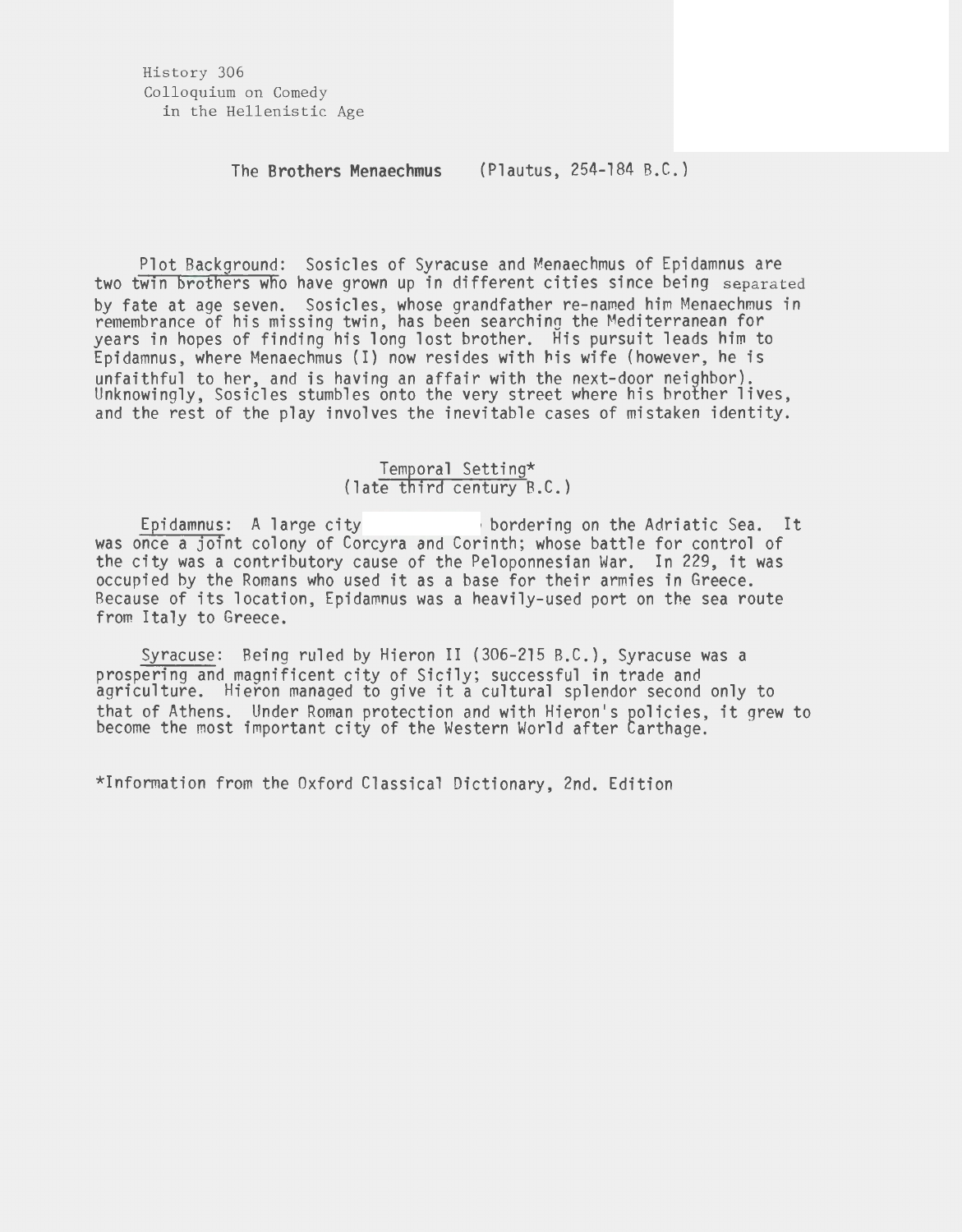| <b>SCENE</b>                                                                                                                                               | <b>CHARACTERS</b>                       |
|------------------------------------------------------------------------------------------------------------------------------------------------------------|-----------------------------------------|
|                                                                                                                                                            |                                         |
| *Peniculus tries to arrange a free mealPeniculus, Menaechmus<br>Menaechmus makes a present to his mistress<br>of one of his wife's gowns.                  | <b>Example 19</b> Experience Experience |
| $*InterIude$                                                                                                                                               | Prologus                                |
| *Sosicles is mistaken for Menaechmus bySosicles, Messenio,<br>Erotium, and decides her offer is too<br>good to refuse.                                     | <b>Example 19</b> Exportium             |
|                                                                                                                                                            |                                         |
| *Sosicles is again mistaken for Menaechmus,Sosicles, Menaechmus'<br>this time by his very angry wife--she has<br>discovered on of her gowns is missing.    | .wife, Decio                            |
|                                                                                                                                                            |                                         |
| *Messenio the slave thinks he is seeing double,Menaechmus, Messenio,<br>then "cleverly" solves the mystery and reunites . Sosicles<br>the long-lost twins. |                                         |

**\*Final e .................................................. Cast** 

## PLAYERS

Prol ogus **Peniculus** Menaechmus Erotium, the prostitute Cylindrus, the cook in Erotium's house Sosicles of Syracuse, Menaechmus' twin Messenio, Sosicles' slave Wife of Menaechmus Decio, servant of Menaechmus' wife Sosicles' slaves and baggage porters: Dan Appel Kate Barta Pat Boyle Joe Gaer

Leigh Moore Annie Ellenberger Mark Webster Jane Munagian Ethan Casey Jon Shikora (Eric Helling) Michael Allen Tracy Joles Eric Helling (Pat Boyle) Nancy Glick Cindy Hall Sean McLernon Eileen O'Neill Mark Rebholz